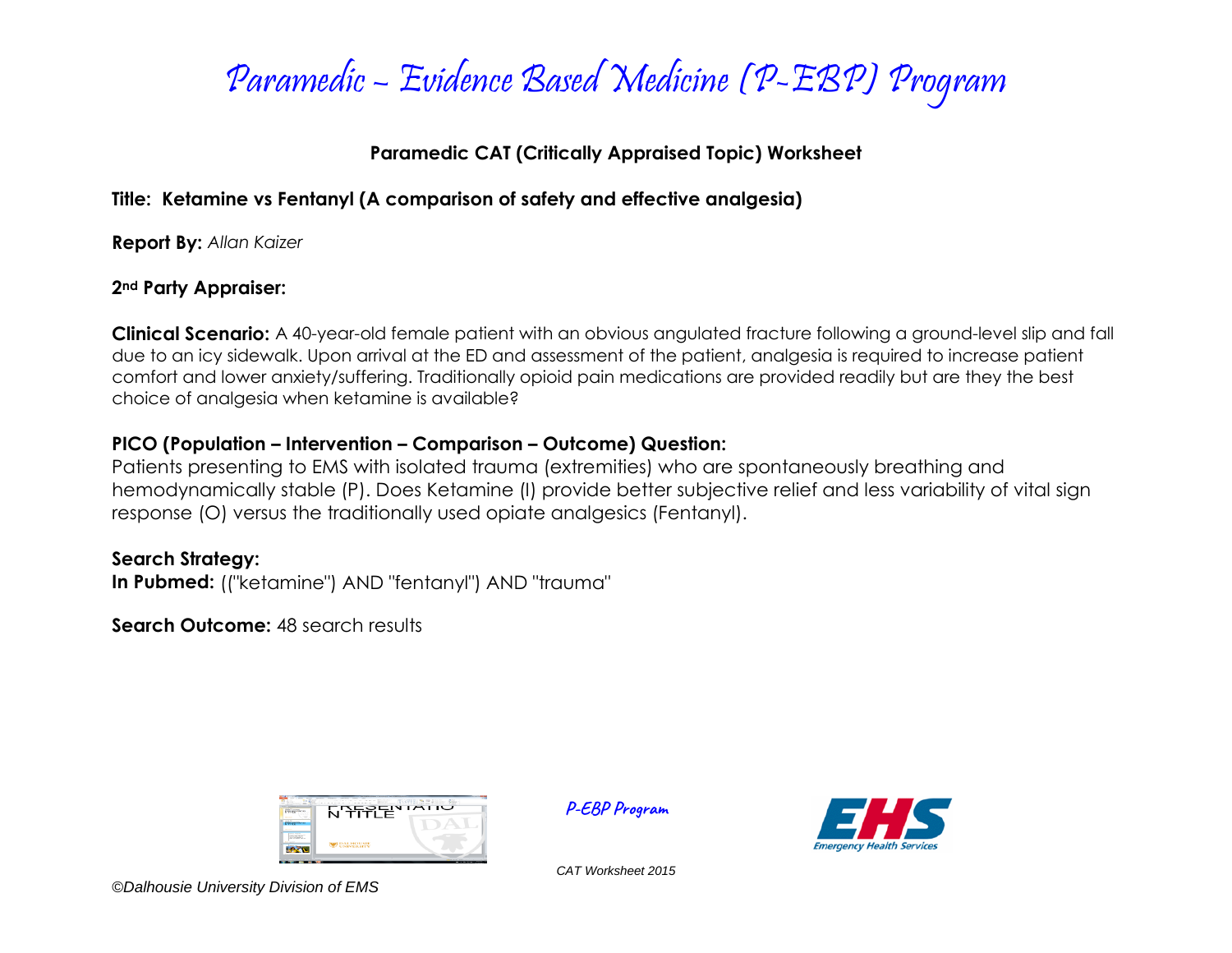# Paramedic – Evidence Based Medicine (P-EBP) Program

| <b>Relevant Papers:</b>                                                                                                                           |                                                                                                                    |                                                                                                                                                                                         |                                                                                                                                                        |                                                                                                                                                                                                          |                                                                                                                                                      |  |  |
|---------------------------------------------------------------------------------------------------------------------------------------------------|--------------------------------------------------------------------------------------------------------------------|-----------------------------------------------------------------------------------------------------------------------------------------------------------------------------------------|--------------------------------------------------------------------------------------------------------------------------------------------------------|----------------------------------------------------------------------------------------------------------------------------------------------------------------------------------------------------------|------------------------------------------------------------------------------------------------------------------------------------------------------|--|--|
| AUTHOR, DATE                                                                                                                                      | POPULATION:<br>SAMPLE<br><b>CHARACTERISTICS</b>                                                                    | <b>DESIGN (LOE)</b>                                                                                                                                                                     | <b>OUTCOMES</b>                                                                                                                                        | <b>RESULTS</b>                                                                                                                                                                                           | STRENGTHS/<br>WEAKNESSES                                                                                                                             |  |  |
| David Häske, MSc<br>MBA, 1 Bernd W.<br>Böttiger, et al.<br>$(2017$ Nov 17)                                                                        | 41 studies: $23 = EMS$<br>$18$ = Emergency dept.<br>No specific populations<br>reported                            | Secondary sources<br>(Literature review)                                                                                                                                                | Comparative pain<br>relief between<br>Fentanyl, morphine or<br>Ketamine                                                                                | No significant differences<br>between (Fentanyl,<br>morphine or Ketamine)<br>The author states a lack of<br>comparable studies                                                                           | Comparative study of<br>secondary sources<br>only.<br>Large group of<br>studies, but few of<br>comparable quality<br>Missing data for end<br>results |  |  |
| Bronsky ES, Koola C,<br>Orlando A, Redmond<br>D, D'Huyvetter C,<br>Sieracki H, Tanner A<br>2nd, Fowler R, Mains<br>C, Bar-Or D.<br>(2018, May 18) | > 18-year-olds with<br>subjectively identified<br>pain >7/10 between<br>January 1, 2014, and<br>December 31, 2016. | Retrospective,<br>observational<br>review<br>Patients receiving<br>either Ketamine or<br>Fentanyl were<br>matched with<br>baseline pain score<br>and compared on<br>a one-to-one ratio. | Comparative pain<br>relief between<br>Ketamine and<br>Fentanyl<br>Comparison of<br>adverse vital sign<br>reactions between<br>Ketamine and<br>Fentanyl | Ketamine vs Fentanyl<br>reported pain relief of 50%<br>or greater<br>67% vs. 19%, p < 0.001                                                                                                              | Small sample (79 pairs<br>$= 158$ people)<br>Subjectively reporting<br>of pain                                                                       |  |  |
| Reynolds, S. L., Bryant,<br>K. K., Studnek, J. R.,<br>Hogg, M., Dunn, C.,<br>Templin, M. A.,  &<br>Runyon, M. S. (2017).                          | Ages 4-17<br>41 per group<br>Mean age was $8(6-11)$<br>years and 62% were<br>male                                  | A randomized<br>control trial<br>comparing 1 mg/kg<br>intranasal ketamine<br>to 1.5 µg/kg<br>intranasal fentanyl                                                                        | To compare the<br>tolerability and<br>efficacy of intranasal<br>ketamine to intranasal<br>fentanyl for analgesia<br>in isolated extremity<br>fractures | 2.2x higher rates of minor<br>side effects reported in<br>the Ketamine group<br>(Neither group required<br>resuscitation)<br>At 20 minutes the mean<br>pain scale score<br>reduction was $44 \pm 36$ for | Randomized control<br>trial                                                                                                                          |  |  |



**P-EBP Program**



*CAT Worksheet 2015*

*©Dalhousie University Division of EMS*